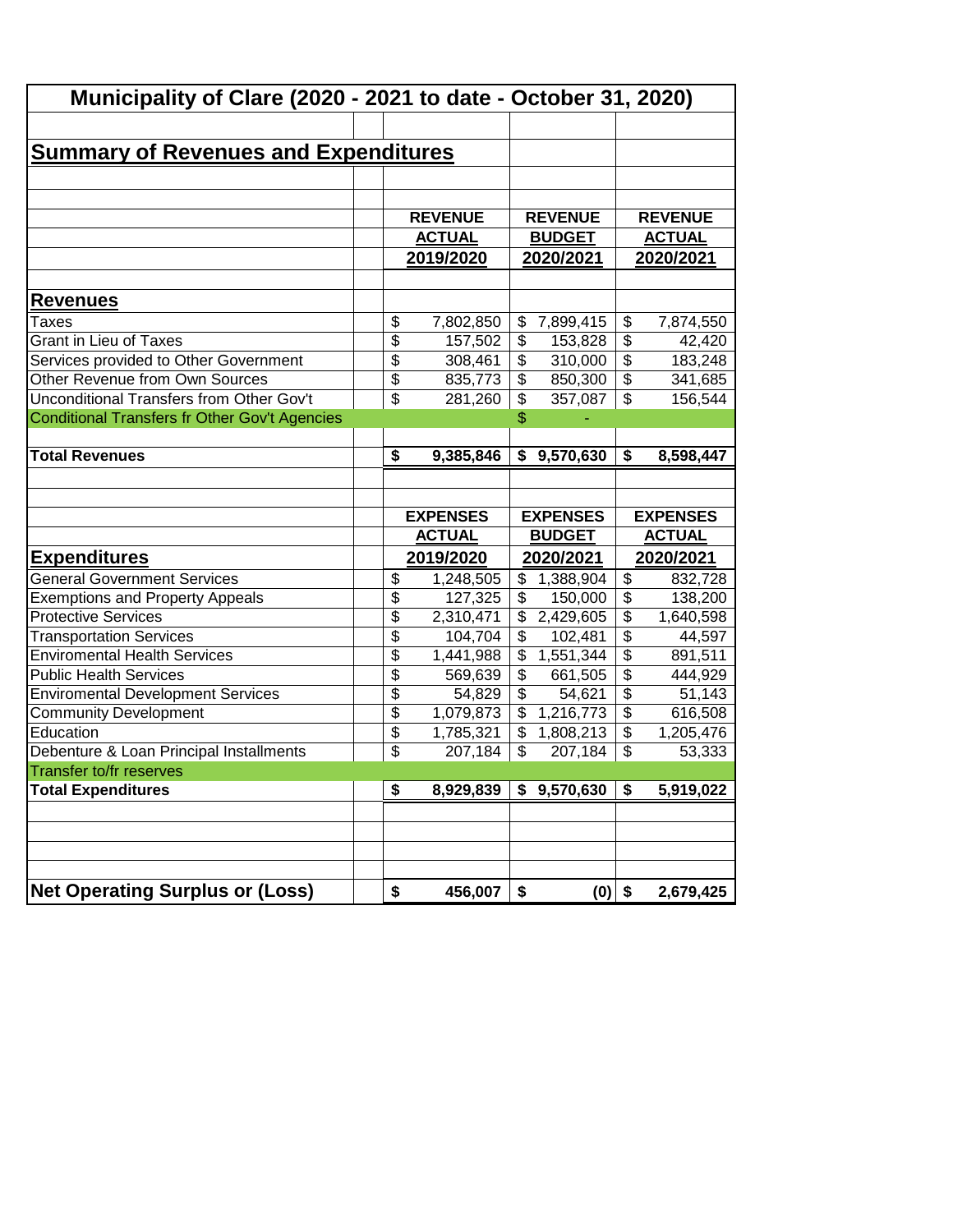|                 | Municipality of Clare (2020 - 2021 to date - October 31, 2020)            |                      |                      |                                                           |                      |
|-----------------|---------------------------------------------------------------------------|----------------------|----------------------|-----------------------------------------------------------|----------------------|
|                 |                                                                           |                      |                      |                                                           | Page 2               |
|                 |                                                                           |                      |                      |                                                           |                      |
| <b>Revenues</b> |                                                                           |                      | <b>REVENUE</b>       |                                                           |                      |
|                 |                                                                           | <b>ACTUAL</b>        | <b>BUDGET</b>        |                                                           | <b>ACTUAL</b>        |
| <u>Acc #</u>    |                                                                           | 2019/2020            | 2020/2021            |                                                           | 2020/2021            |
|                 |                                                                           |                      |                      |                                                           |                      |
|                 | <b>Taxes</b>                                                              |                      |                      |                                                           |                      |
| 11100<br>11110  | <b>Assessable Property</b><br><b>Residential Tax</b>                      |                      |                      |                                                           |                      |
|                 |                                                                           | 4,903,475            | 5,020,669            | \$                                                        | 5,020,669            |
| 11120<br>11151  | <b>Commercial Tax</b><br>Resource Tax                                     | 1,409,006<br>456,467 | 1,413,264<br>431,107 | $\boldsymbol{\theta}$<br>$\overline{\boldsymbol{\theta}}$ | 1,413,264<br>431,136 |
| 11153           | Forest Property taxes (-50,000 acres @ .25)                               | \$<br>24,980         | 24,980               | $\frac{1}{2}$                                             |                      |
| 11154           | Forest Property taxes (+50,000 acres @ .40)                               | \$                   |                      | $\boldsymbol{\theta}$                                     | 24,991               |
| 11182           | Area Rate Collected for Fire Depts (5¢ uniform rate)                      | 8,462                | 8,462                | \$                                                        | 8,248                |
| 11182           | Area Rate Collected for Fire Truck (6¢ uniform rate)                      | 291,930              | 296,240              | $\overline{\boldsymbol{\mathfrak{s}}}$                    | 296,704              |
| 11290           | Area Rates - Street Lights                                                | 350,284<br>22,732    | 355,490<br>23,275    | $\boldsymbol{\mathsf{S}}$                                 | 355,490<br>23,379    |
| 11185           | Private Road Maintenance (By-Law 34)                                      |                      | 4,600                | $\boldsymbol{\mathsf{S}}$                                 | 4,600                |
|                 | <b>Sub-Total</b>                                                          | 7,467,336            | 7,578,087<br>\$      | \$                                                        | 7,578,481            |
|                 |                                                                           |                      |                      |                                                           |                      |
| 11400           | <b>Business Property</b>                                                  |                      |                      |                                                           |                      |
| 11420           | Based on Revenue - Aliant                                                 | 29,901               | 28,000               | \$                                                        | 27,745               |
| 12430           | NS Power Inc. (Grant in lieu of taxes)                                    | 5,123                | 5,123                | $\boldsymbol{\theta}$                                     |                      |
| 11431           | NSFM - Nova Scotia Power (HST Rebate)                                     | 13,488               | 13,000               | $\sqrt{2}$                                                | 23,353               |
|                 |                                                                           |                      |                      |                                                           |                      |
|                 | <b>Sub-Total</b>                                                          | 48,512               | 46,123               | \$                                                        | 51,098               |
| 11900           | <b>Other Taxes</b>                                                        |                      |                      |                                                           |                      |
| 11910           | Deed Transfer Tax                                                         | \$<br>111,082        |                      | \$                                                        |                      |
|                 | Sewer Services Charges                                                    |                      | 105,000              |                                                           | 71,560               |
| 11184           | Church Point - Sewer Services (236Ux\$200)                                | 46,800               | 47,200               | $\boldsymbol{\theta}$                                     | 46,800               |
| 11210           | Meteghan/Mriver/MCentre - Sewer Serv (510Ux\$200)                         | 102,000              | 102,000              | $\overline{\boldsymbol{\theta}}$                          | 101,400              |
| 11214           | Church Point - Sewer Frontage                                             | 1,261                | 1,261                | \$                                                        | 5,352                |
| 11215           | Belliveau Cove - Frontage                                                 | 4,000                |                      |                                                           |                      |
| 11216           | Meteghan River/Centre Ext - Frontage Charges (residentia                  | 8,659                | $6,344$ \$           |                                                           | 6,459                |
| 11211           | Belliveau Cove - Sewer Services (67Ux\$200)                               | 13,200               | 13,400               | $\boldsymbol{\mathsf{S}}$                                 | 13,400               |
|                 | <b>Sub-Total</b>                                                          | 287,002              | 275,205              | \$                                                        | 244,971              |
|                 |                                                                           | 7,802,850            | 7,899,415            | \$                                                        | 7,874,550            |
|                 |                                                                           |                      |                      |                                                           |                      |
|                 | <b>Grants in Lieu of Taxes</b>                                            |                      |                      |                                                           |                      |
| 12100           | <b>Federal Government</b>                                                 | \$<br>23,694         | 21,848               | \$                                                        | 15,610               |
| 12100           | <b>Federal Government Agencies</b>                                        |                      |                      |                                                           |                      |
| 12300           | <b>Provincial Government</b>                                              |                      |                      |                                                           |                      |
|                 | Prov. Properties/Resource Farm/Supporting Inst.                           | 115,107              | 115,354              | \$                                                        | 13,184               |
| 11940           | <b>Fire Protection Grant (Schools)</b>                                    | 6,781                | 5,029                | \$                                                        | 5,029                |
|                 |                                                                           |                      |                      |                                                           |                      |
| 11930           | <b>Provincial Government Agencies</b><br><b>NS Liquor Corporation Tax</b> |                      |                      | \$                                                        |                      |
| 11950           | <b>Civic Addressing Grant</b>                                             | 8,597<br>3,323       | 8,597<br>3,000       |                                                           | 8,597                |
|                 |                                                                           |                      |                      |                                                           |                      |
|                 | TOTAL GRANTS IN LIEU OF TAXES                                             | 157,502              | 153,828              | \$                                                        | 42,420               |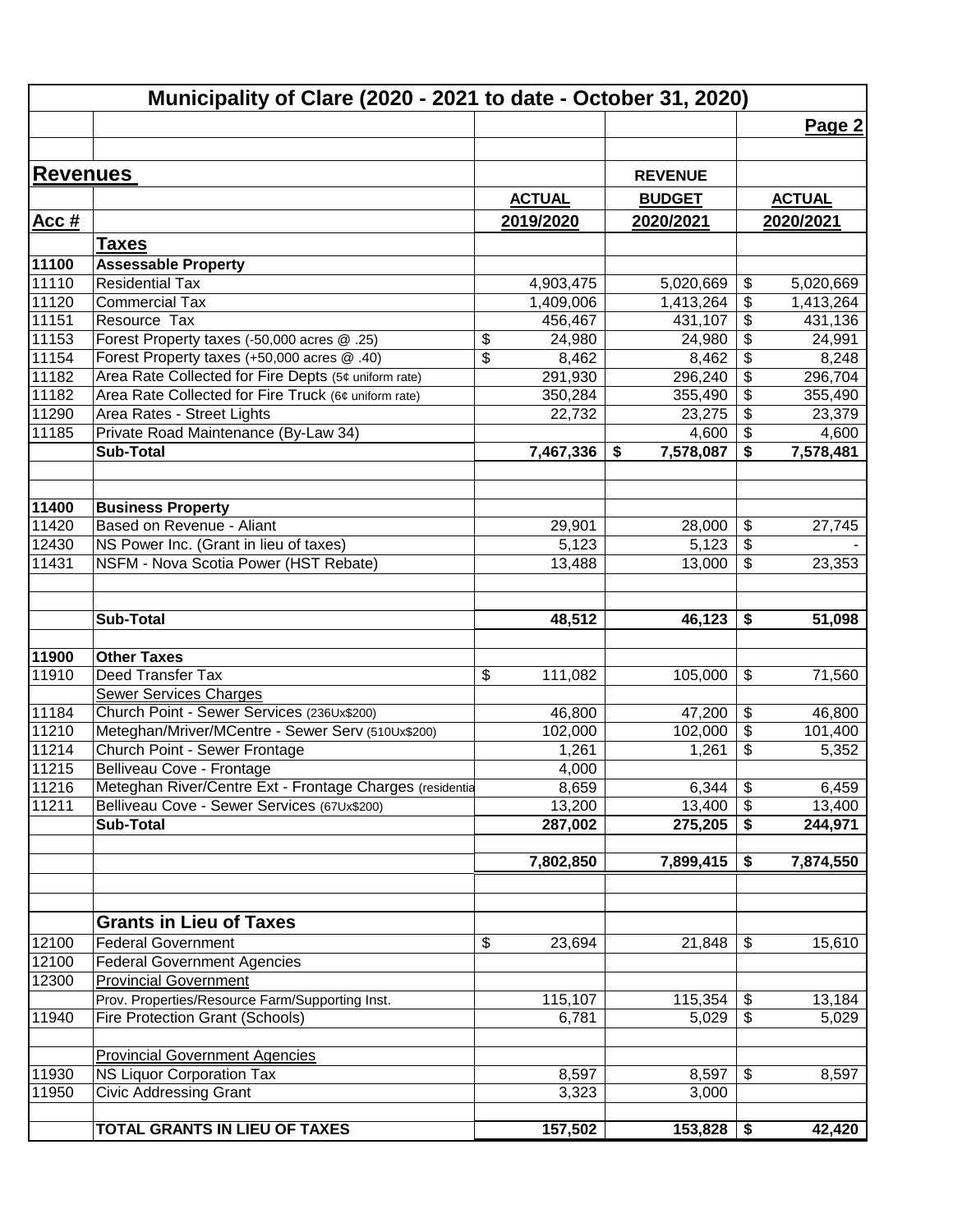|                 | Municipality of Clare (2020 - 2021 to date - October 31, 2020) |                 |               |                         |               |                                      |               |
|-----------------|----------------------------------------------------------------|-----------------|---------------|-------------------------|---------------|--------------------------------------|---------------|
|                 |                                                                |                 |               |                         |               |                                      | Page 3        |
| <b>Revenues</b> |                                                                |                 |               |                         |               |                                      |               |
|                 |                                                                |                 | <b>ACTUAL</b> |                         | <b>BUDGET</b> |                                      | <b>ACTUAL</b> |
| Acc #           |                                                                |                 | 2019/2020     |                         | 2020/2021     |                                      | 2020/2021     |
|                 |                                                                |                 |               |                         |               |                                      |               |
| 13000           | <b>Services Provided to Other Gov't</b>                        |                 |               |                         |               |                                      |               |
| 13340           | Landfill/Transfer Tipping Fees & White Goods                   | \$              | 308,461       | \$                      | 310,000       | \$                                   | 183,248       |
|                 | TOTAL SERVICES PROV.TO OTHER GOV'T                             | \$              | 308,461       | \$                      | 310,000       | \$                                   | 183,248       |
| 15000           | <b>Other Revenue from Own Sources</b>                          |                 |               |                         |               |                                      |               |
| 15100           | <b>Building &amp; Development Permits</b>                      | \$              | 26,845        | \$                      | 26.000        | \$                                   | 20,969        |
| 15108           | Dog Tags                                                       | \$              | 180           | \$                      | 50            | \$                                   | 10            |
| 15200           | Fines (RCMP)                                                   | \$              | 24,866        | \$                      | 25,000        | \$                                   | 8,759         |
| 15210           | Miscellaneous - CHC                                            | $\overline{\$}$ | 1,676         | \$                      | 1,500         | $\overline{\mathbf{S}}$              | 495           |
| 15301           | Rent - Clare Health Centre                                     | \$              | 250,963       | \$                      | 254, 134      | \$                                   | 169,523       |
| 15302           | Rent - Cultural Hub Culturel                                   | \$              | 12,000        | \$                      | 12,000        | \$                                   | 9,250         |
| 15304           | Clare Veteran Centre - Rentals                                 | \$              | 12,545        | $\overline{\mathbf{3}}$ | 12,500        | $\overline{\boldsymbol{\mathsf{s}}}$ | 150           |
| 15305           | Eco Park - Rent                                                | \$              | 25,200        | \$                      | 10,500        | $\overline{\mathcal{S}}$             | 16,800        |
| 15400           | <b>Operational Grants (SWNDHA)</b>                             | \$              | 84,016        | \$                      | 84,016        | \$                                   | 59,887        |
| 15500           | Return on Investments                                          | $\overline{\$}$ | 41,013        | $\overline{\mathbf{3}}$ | 40,000        | $\overline{\boldsymbol{\mathsf{s}}}$ | 20,797        |
| 15600           | Penalties and Interest on Taxes                                | \$              | 106,346       | \$                      | 90,000        | $\overline{\mathbf{S}}$              | 32,488        |
| 15932           | <b>Tax Sale Fees</b>                                           | \$              | 6,850         | \$                      | 7,500         | $\frac{1}{2}$                        | (300)         |
| 15928           | <b>Tent Rentals</b>                                            | \$              | 8,000         | \$                      | 7,000         | \$                                   |               |
| 15930           | Miscellaneous                                                  | \$              | 5,008         | $\overline{\mathbf{3}}$ | 13,500        | \$                                   | 2,203         |
|                 |                                                                | \$              | 605,508       | \$                      | 583,700       | \$                                   | 341,029       |
|                 | <b>Community Development</b>                                   |                 |               |                         |               |                                      |               |
| 11190           | <b>Gran Fondo - Registrations</b>                              | \$              | 108,853       | \$                      | 105,000       | \$                                   | (19, 226)     |
| 11191           | Gran Fondo - Sponsorship                                       | \$              | 17,525        | \$                      | 19,000        | $\frac{1}{2}$                        |               |
| 11192           | Gran Fondo - Other Revenues                                    | \$              | 13,591        | \$                      | 13,000        | \$                                   | 475           |
|                 | -Total GranFondo Revenue                                       | \$              | 139,969       | $\overline{\mathbf{e}}$ | 137,000       | \$                                   | (18, 751)     |
|                 | <b>Total Tourism Revenue</b>                                   | \$              | 49,532        | \$                      | 93,200        | \$                                   | 6,560         |
|                 | <b>Total Recreation Revenue</b>                                | \$              | 40,764        | \$                      | 36,400        | \$                                   | 12,847        |
|                 | <b>Total Community Development</b>                             | \$              | 230,265       | \$                      | 266,600       | \$                                   | 656           |
|                 | TOTAL OTHER REVENUE FR OWN SOURCES                             | \$              | 835,773       | \$                      | 850,300       | \$                                   | 341,685       |
|                 |                                                                |                 |               |                         |               |                                      |               |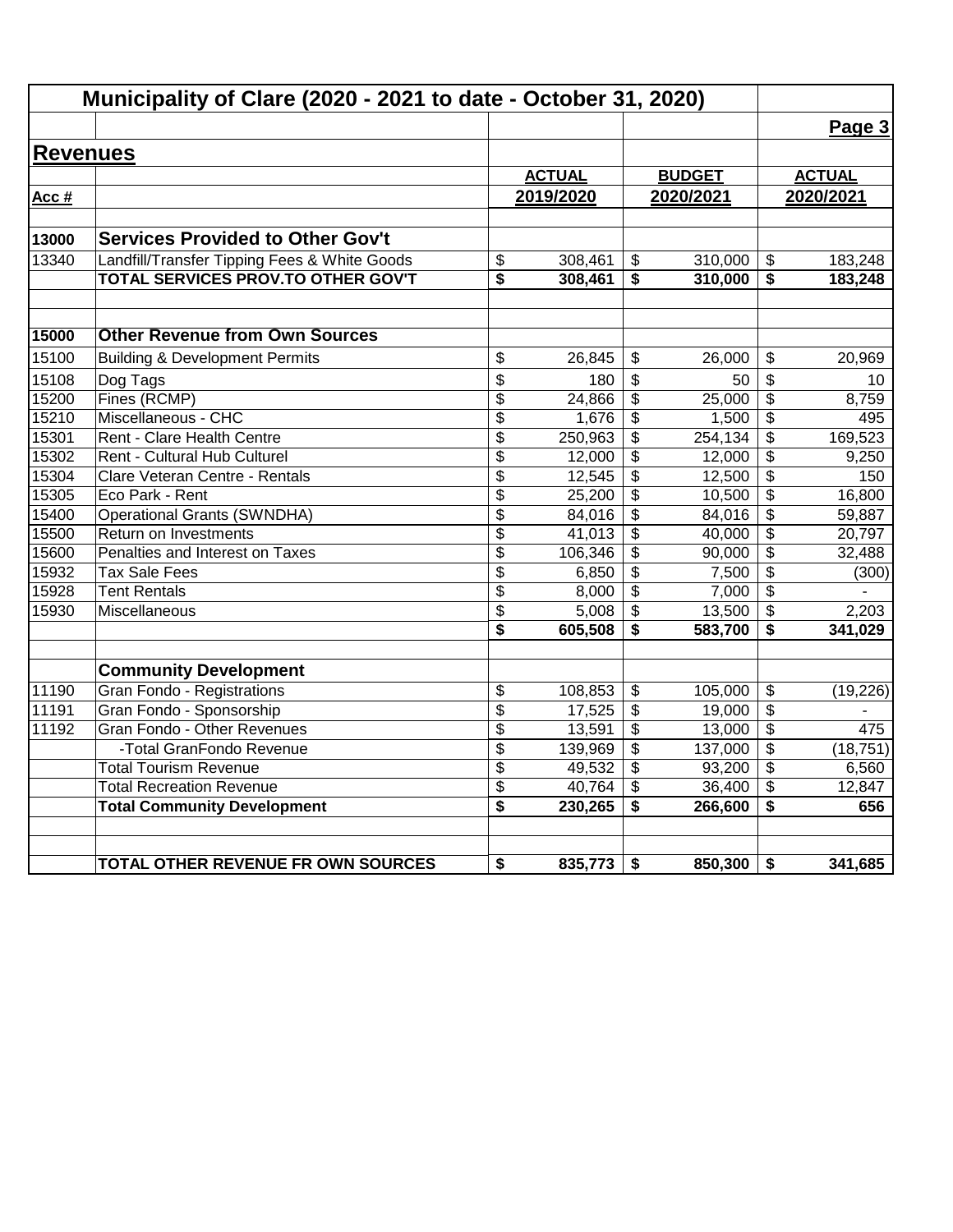|                 | Municipality of Clare (2020 - 2021 to date - October 31, 2020) |               |               |               |
|-----------------|----------------------------------------------------------------|---------------|---------------|---------------|
|                 |                                                                |               |               | Page 4        |
| <b>Revenues</b> |                                                                |               |               |               |
|                 |                                                                |               |               |               |
|                 |                                                                | <b>ACTUAL</b> | <b>BUDGET</b> | <b>ACTUAL</b> |
| ACC#            |                                                                | 2019/2020     | 2020/2021     | 2020/2021     |
|                 | <b>Unconditional Transfers from Other Gov'ts</b>               |               |               |               |
| 16281           | <b>Equalization Grant</b>                                      | \$<br>223,087 | \$<br>223.087 | \$<br>111,544 |
| 12009           | Grants - CMA                                                   | \$<br>13,173  | \$            |               |
| 12009           | Doctors NS/Assoc.Comm. Health Centre                           | \$<br>5,000   | \$            | \$<br>5,000   |
| 12009           | PNS - Bilingualism                                             | \$<br>40.000  | \$<br>40,000  | \$<br>40,000  |
|                 | Communauté accueillante                                        |               | 94,000        |               |
|                 | <b>TOTAL UNCONDITIONAL TRANSFERS FR OTHER GOV'TS \$</b>        | 281,260       | 357,087       | \$<br>156,544 |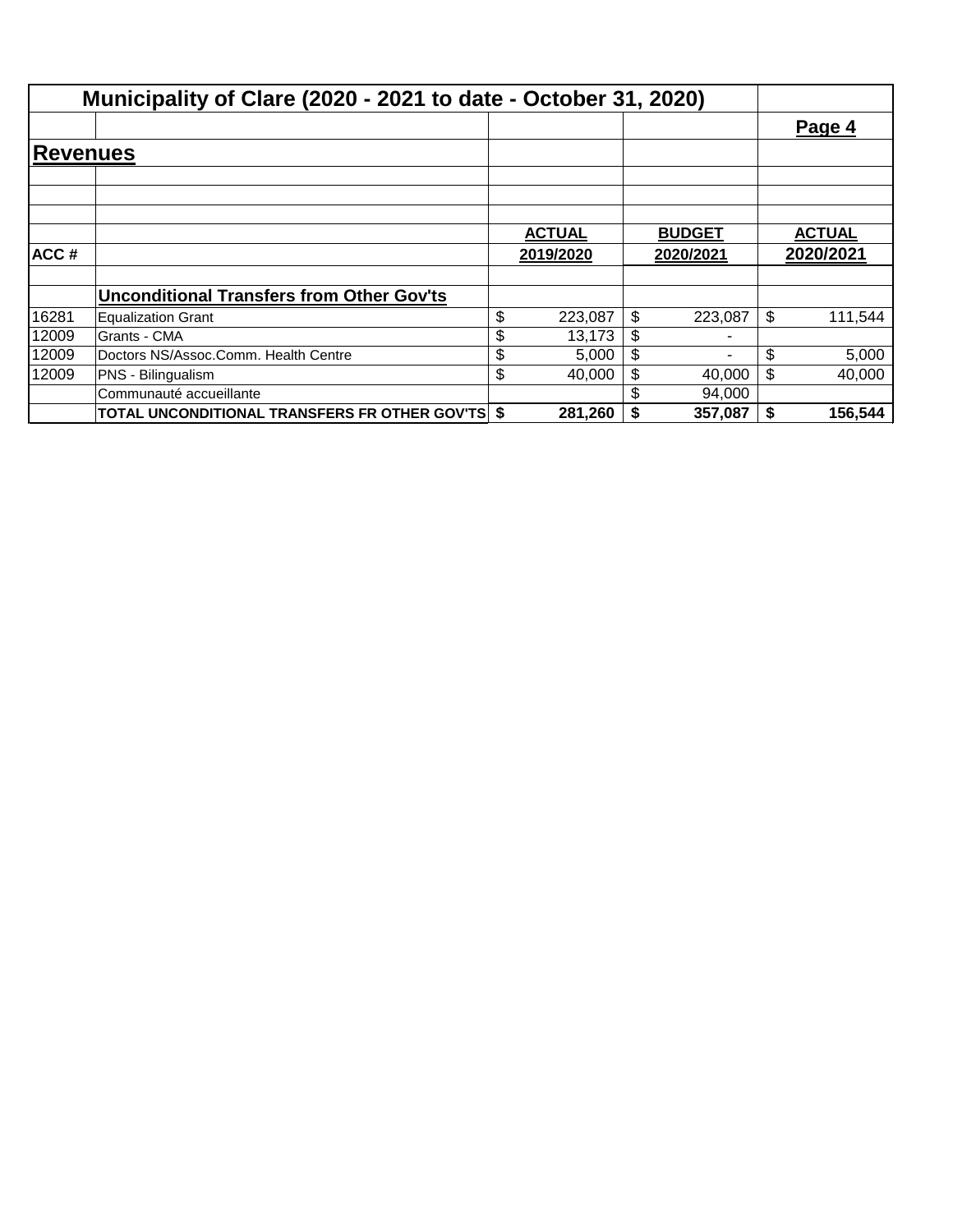| Municipality of Clare (2020 - 2021 to date - October 31, 2020) |                                                                         |                 |                  |                           |                   |                                  |                          |
|----------------------------------------------------------------|-------------------------------------------------------------------------|-----------------|------------------|---------------------------|-------------------|----------------------------------|--------------------------|
|                                                                |                                                                         |                 |                  |                           |                   |                                  |                          |
|                                                                | <b>Expenditures</b>                                                     |                 |                  |                           |                   |                                  | Page 5                   |
| 21243                                                          | Low Income Exemptions & Appeals                                         | \$              | 127,325          | \$                        | 150,000           | \$                               | 138,200                  |
| 21244                                                          |                                                                         |                 |                  |                           |                   |                                  |                          |
|                                                                |                                                                         |                 | <b>ACTUAL</b>    |                           | <b>BUDGET</b>     |                                  | <b>ACTUAL</b>            |
|                                                                |                                                                         |                 | 2019/2020        |                           | 2020/2021         |                                  | 2020/2021                |
| <u>ACC#</u>                                                    | <b>GENERAL GOVERNMENT SERVICES</b>                                      |                 |                  |                           |                   |                                  |                          |
|                                                                | <b>Warden and Council</b>                                               |                 |                  |                           |                   |                                  |                          |
| 21110                                                          | Council Honorarium                                                      | \$              | 194,229          | \$                        | 198,500           | \$                               | 114,355                  |
| 21111                                                          | Council - Mileage, & Conferences                                        | \$              | 20,799           | \$                        | 28.000            | \$                               | 1,650                    |
|                                                                | <b>Sub-Total</b>                                                        | \$              | 215,028          | \$                        | 226,500           | \$                               | 116,005                  |
|                                                                |                                                                         |                 |                  |                           |                   |                                  |                          |
|                                                                | <b>Administration-Salaries</b>                                          | \$              | 397,224          | \$                        | 429,774           | \$                               | 238,012                  |
|                                                                | CAO / Assistant to the CAO /                                            |                 |                  |                           |                   |                                  |                          |
|                                                                | Director of Finance/ Tax Clerk /                                        |                 |                  |                           |                   |                                  |                          |
|                                                                | Accounting Clerk / Communications Officer                               |                 |                  |                           |                   |                                  |                          |
|                                                                | <b>Administration-Other</b>                                             |                 |                  |                           |                   |                                  |                          |
| 20020                                                          | C.P.P.                                                                  | \$              | 23,443           | \$                        | 27.235            | \$                               | 14,196                   |
| 20030<br>20040                                                 | ΕI<br>Pension Plan                                                      | \$<br>\$        | 7,354            | \$<br>\$                  | 7,285             | \$<br>\$                         | 4,129                    |
| 20060                                                          | Insurance                                                               | \$              | 22,887<br>15,731 | \$                        | 24,124<br>18,915  | \$                               | 14,000<br>10,157         |
| 21112                                                          | Simultaneous Translation                                                | \$              | 9,492            | \$                        | 13,000            | \$                               | 1,255                    |
| 21113                                                          | <b>Translation of Documents</b>                                         | \$              | 3,546            | \$                        | 7,000             | \$                               | 4,261                    |
| 21241                                                          | Clerk's Pension (Delphis until 1993)                                    | \$              | 12,463           | \$                        | 3,500             | \$                               |                          |
| 21242                                                          | IT Support / Procom & Hosting                                           | \$              | 23,055           | \$                        | 28,000            | \$                               | 20,576                   |
|                                                                | IT Maintenance Contract - 55%                                           | \$              |                  | \$                        | 30,000            | \$                               | 15,057                   |
| 21282                                                          | Newsletter (4 publications)                                             | \$              | 2,440            | \$                        | 5,400             | \$                               | 1,563                    |
| 21283                                                          | Home Page\Production\Mun Website\U-Stream                               | \$              | 1,316            | \$                        | 4,500             | \$                               | $\overline{\phantom{a}}$ |
| 21285                                                          | <b>General Repairs</b>                                                  | \$              | 3,631            | \$                        | 5,000             | \$                               | 7,856                    |
| 21286                                                          | Lawn Maint / Snow Removal/ Landscaping                                  | \$              | 2,734            | \$                        | 3,000             | \$                               | 1,050                    |
| 21288                                                          | Janitor salaries                                                        | \$              | 11,721           | \$                        | 12,620            | \$                               | 6,535                    |
| 21289                                                          | <b>Heating fuel</b>                                                     | \$              | 7,570            | \$                        | 8,500             | \$                               | 1,225                    |
| 21290                                                          | Postage                                                                 | \$              | 20,667           | \$                        | 18,000            | \$                               | $\overline{\phantom{0}}$ |
| 21291                                                          | Supplies                                                                | \$              | 9,383            | \$                        | 10,000            | \$                               | 5,004                    |
| 21293                                                          | Solicitor                                                               | \$              | 11,169           | \$                        | 13,000            | \$                               | 4,130                    |
| 21294                                                          | <b>Promotional Materials/Advertising</b>                                | \$              | 5,229            | \$                        | 5,000             | \$                               |                          |
| 21295<br>21296                                                 | Hydro<br><b>Equipment Rental</b>                                        | \$<br>\$        | 8,822<br>8,244   | \$<br>\$                  | 10,000<br>8,266   | \$<br>\$                         | 6,222<br>5,151           |
| 21297                                                          | Advertising                                                             | \$              | 3,231            | $\boldsymbol{\mathsf{S}}$ | 4,000             | $\overline{\boldsymbol{\theta}}$ | 1,039                    |
| 21298                                                          | Telephone/Fax/Internet                                                  | \$              | $11,070$ \$      |                           | 11,000            | $\overline{\mathcal{L}}$         | 6,140                    |
| 21299                                                          | Auditors                                                                | \$              | 32,361           | \$                        | 26,594            | \$                               | 23,434                   |
| 21300                                                          | <b>Tax Sale Expense</b>                                                 | \$              | 3,997            | \$                        | 7,500             | \$                               | 390                      |
| 21301                                                          | <b>Workmen's Compensation</b>                                           | $\overline{\$}$ | 4,845            | $\overline{\$}$           | 5,376             | $\overline{\$}$                  | 3,089                    |
| 21303                                                          | Briefs/Presentations/Speeches                                           | \$              |                  | \$                        |                   | $\overline{\$}$                  |                          |
| 21304                                                          | NSFM (membership)                                                       | \$              | 5,824            | \$                        | 6,000             | $\sqrt[6]{3}$                    | $\overline{\phantom{a}}$ |
| 21305                                                          | FCM (membership)                                                        | \$              | 1,660            | \$                        | 1,800             | \$                               | 2,114                    |
| 21306                                                          | AMA (membership)                                                        | \$              | 688              | \$                        | 688               | \$                               | 688                      |
| 21308                                                          | Banking Fees & Debit                                                    | \$              | 7,393            | \$                        | 8,000             | \$                               | 4,367                    |
| 21309                                                          | Misc                                                                    | \$              | 6,004            | \$                        | 6,000             | \$                               | 3,140                    |
| 21311                                                          | Office Equipment & Small Furniture                                      | \$              | 94               | \$                        | 2,000             | \$                               | 1,326                    |
| 21312                                                          | <b>Special Events</b>                                                   | \$              | 6,425            | \$                        | 6,000             | $\overline{\$}$                  | 2,104                    |
| 21314                                                          | <b>US Exchange</b>                                                      | \$              | (964)            | \$                        | (1,000)           | $\sqrt{2}$                       | (614)                    |
| 21248<br>21910                                                 | <b>Assessment Services</b><br>Election/Plebiscite/Boundary Review/other | \$<br>\$        | 255,932<br>736   | \$                        | 257,120<br>25,000 | \$<br>\$                         | 192,840<br>44,339        |
| 21920                                                          | Mileage/ Training / Conferences                                         | \$              | 20,411           | \$<br>\$                  | 22,000            | $\overline{\mathbf{S}}$          | 6,727                    |
| 21930                                                          | Insurance (Property/Liability)                                          | \$              | 31,756           | \$                        | 42,207            | $\overline{\$}$                  | 42,109                   |
| 21950                                                          | Grants to Organizations                                                 | \$              | 33,893           | \$                        | 40,000            | \$                               | 23,112                   |
|                                                                | Internet Project                                                        |                 |                  | \$                        | $\overline{a}$    |                                  |                          |
|                                                                |                                                                         |                 |                  |                           |                   |                                  |                          |
|                                                                | <b>Sub-Total</b>                                                        | \$              | 1,033,477        | \$                        | 1,162,404         | \$                               | 716,723                  |
|                                                                |                                                                         |                 |                  |                           |                   |                                  |                          |
|                                                                | TOTAL GENERAL GOVERNMENT SERVICES                                       | \$              | 1,248,505        | \$                        | 1,388,904         | \$                               | 832,728                  |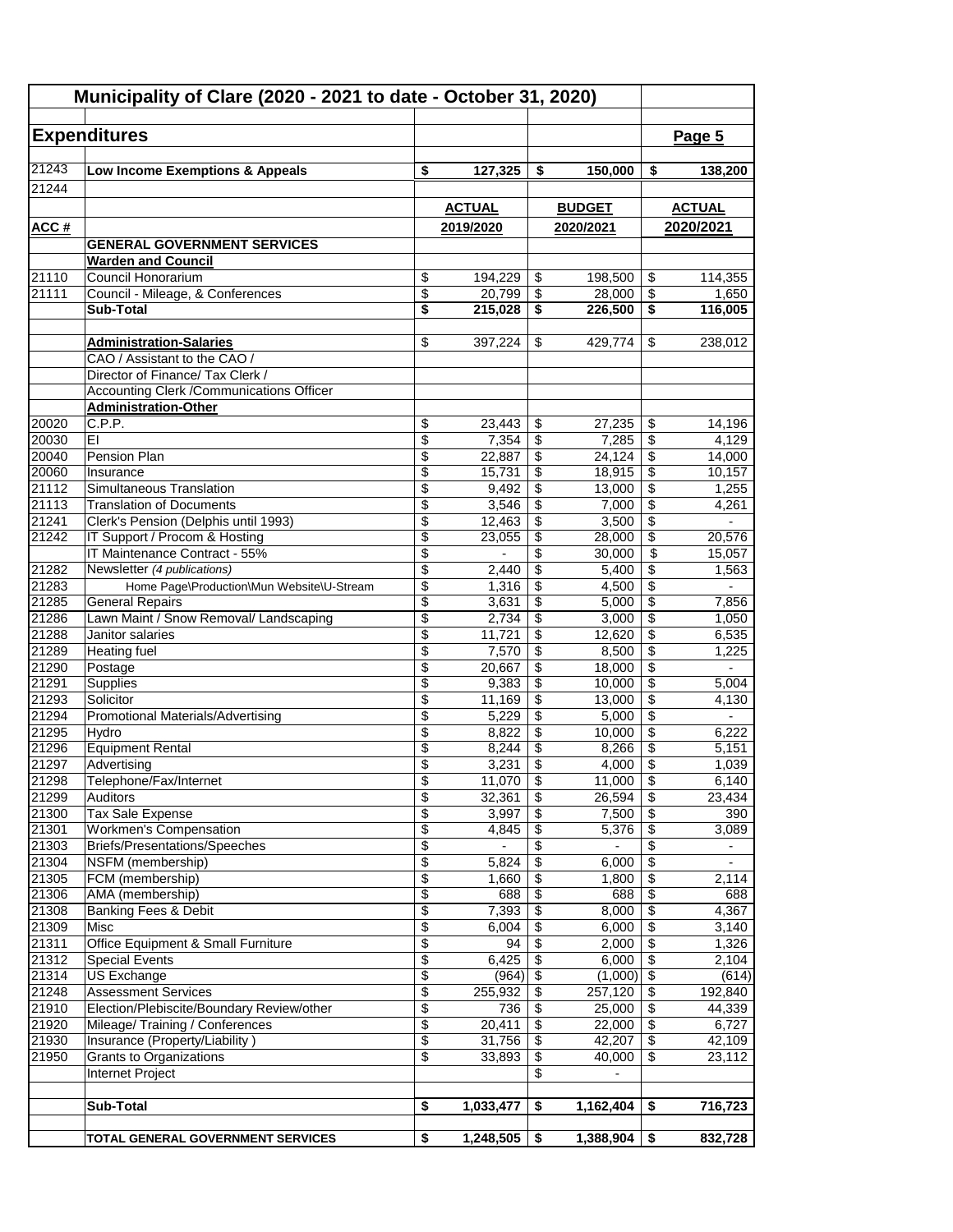|                | Municipality of Clare (2020 - 2021 to date - October 31, 2020)                      |          |                            |          |                            |                 | Page 6                     |
|----------------|-------------------------------------------------------------------------------------|----------|----------------------------|----------|----------------------------|-----------------|----------------------------|
|                | <b>Expenditures</b>                                                                 |          |                            |          |                            |                 |                            |
|                |                                                                                     |          |                            |          |                            |                 |                            |
|                | <b>PROTECTIVE SERVICES</b>                                                          |          |                            |          |                            |                 |                            |
| ACC#           |                                                                                     |          | <b>ACUTAL</b><br>2019/2020 |          | <b>BUDGET</b><br>2020/2021 |                 | <b>ACTUAL</b><br>2020/2021 |
|                |                                                                                     |          |                            |          |                            |                 |                            |
|                | <b>RCMP Administration</b>                                                          |          |                            |          |                            |                 |                            |
| 22120          | RCMP Costs (7 members)                                                              | \$       | 1,112,576                  | \$       |                            |                 | 570,844                    |
| 22121          | <b>Prosecution Services</b>                                                         | \$       | 8,325                      | \$       | 12,500                     | \$              | 1,763                      |
| 22130          | <b>DNA Testing</b>                                                                  | \$       | 4,785                      | \$       | 7,000                      | $\overline{\$}$ | 4,725                      |
|                | <b>Total RCMP</b>                                                                   | \$       | 1,125,686                  | \$       | 1,146,539                  | \$              | 577,332                    |
| 22310          | <b>Corrections</b>                                                                  | \$       | 89,913                     | \$       | 118,475                    | -\$             | 59,238                     |
|                | <b>Total Jails</b>                                                                  | \$       | 89,913                     | \$       | 118,475                    | \$              | 59,238                     |
|                |                                                                                     |          |                            |          |                            |                 |                            |
|                | <b>Other Law Enforcement</b>                                                        |          |                            |          |                            |                 |                            |
| 22290          | <b>By-Law Enforcement</b>                                                           | \$       | $\overline{\phantom{a}}$   | \$       | 2,000                      | \$              | $\overline{\phantom{a}}$   |
| 22990          | <b>Unsightly Premises</b>                                                           | \$       |                            | \$       |                            | \$              |                            |
| 22930          | <b>Animal Control</b><br><b>Total Other Law Enforcement</b>                         | \$<br>\$ | 21,715<br>21,715           | \$<br>\$ | 21,600<br>23,600           | \$<br>\$        | 14,400<br>14,400           |
|                |                                                                                     |          |                            |          |                            |                 |                            |
|                | <b>Fire Departments</b>                                                             |          |                            |          |                            |                 |                            |
| 22400          | Fire Departments - General Operations                                               | \$       | 261,865                    | \$       | 266,697                    | \$              | 271,014                    |
| 22404<br>22405 | Level I - Training<br>Fire Dept - Members Appreciation                              | \$<br>\$ | 4,850<br>4,958             | \$<br>\$ | 5,000<br>5,000             | \$<br>\$        | $\sim$                     |
| 22403          | Fire Dept - Assessment                                                              | \$       | 5,091                      | \$       | $\blacksquare$             | \$              |                            |
|                | Firefighters - Worker's Compensation                                                |          |                            | \$       | 4,075                      |                 |                            |
|                | St-Bernard Building Int.-Short and Long Term Debt                                   | \$       | 18,540                     | \$       | 17,821                     |                 |                            |
| 22401          | <b>Fire Department (Shared Services)</b>                                            | \$       | 21,572                     | \$       | 22,000                     | \$              | 14,884                     |
|                | Sub Total Fire Departments                                                          | \$       | 316,876                    | \$       | 320,593                    | \$              | 285,898                    |
| 22402          | New Capital Purchases from Area Rate                                                | \$       | 101,107                    | \$       | 129,000                    | \$              | 23,845                     |
|                | Equipment Purchase as per Vehicle Assessment<br>Principal on Municipal Capital Loan | \$<br>\$ | 350,000<br>75,218          | \$<br>\$ | 350,000<br>100,000         | \$<br>\$        | 530,600                    |
| 29000          | Fire Dept Int.-Short and Long Term Debt                                             | \$       | 15,166                     | \$       | 13,908                     | \$              | 7,281                      |
|                | <b>Total - Fire Departments</b>                                                     | \$       | 858,367                    | \$       | 913,501                    | \$              | 847,624                    |
|                |                                                                                     |          |                            |          |                            |                 |                            |
|                | <b>EMO &amp; Other</b>                                                              |          |                            |          |                            |                 |                            |
| 22510<br>22511 | <b>EMO Operations, etc</b><br><b>Clare Search and Rescue</b>                        | \$<br>\$ | 7,286<br>5,000             | \$<br>\$ | 10,000<br>5,000            | \$<br>\$        | 5,518<br>5,000             |
| 22515          | Signage                                                                             | \$       | 834                        | \$       | 3,000                      | \$              |                            |
| 22520          | 911 Civic Numbering                                                                 | \$       |                            | \$       |                            | \$              |                            |
|                | <b>Total - EMO</b>                                                                  | \$       | 13,120                     | \$       | 18,000                     | \$              | 10,518                     |
|                | <b>Building Inspections &amp;</b>                                                   |          |                            |          |                            |                 |                            |
|                | <b>Development Officer</b>                                                          |          |                            |          |                            |                 |                            |
| 22292          | Salaries (2)                                                                        | \$       | 116,861                    | \$       | 121,355                    | \$              | 69,848                     |
| 22293          | <b>CPP</b>                                                                          | \$       | 5,288                      | \$       | 5,573                      | \$              | 3,455                      |
| 22294          | ΕI                                                                                  | \$       | 2,376                      | \$       | 2,398                      | \$              | 1,502                      |
| 22295<br>22296 | Pension<br><b>Health Insurance</b>                                                  | \$<br>\$ | 7,150<br>4,635             | \$<br>\$ | 7,406<br>4,791             | \$<br>\$        | 4,263<br>2,606             |
| 22291          | <b>Workers Comp</b>                                                                 | \$       | 1,677                      | \$       | 1,765                      | \$              | 1,069                      |
| 22298          | Conventions & Training                                                              | \$       | 17,878                     | \$       | 18,500                     | \$              | 5,167                      |
| 22299          | Supplies                                                                            | \$       | 2,973                      | \$       | 3,000                      | \$              | 1,298                      |
| 22300          | <b>Truck Repairs &amp; Gas</b>                                                      | \$       | 4,963                      | \$       | 6,000                      | \$              | 3,577                      |
|                | <b>Total Building Inspections</b>                                                   | \$       | 163,801                    | \$       | 170,788                    | \$              | 92,784                     |
| 22910          | Security for Seniors                                                                | \$       | 37,869                     | \$       | 38,702                     | \$              | 38,702                     |
|                | <b>Total Security for Seniors</b>                                                   | \$       | 37,869                     | \$       | 38,702                     | \$              | 38,702                     |
|                |                                                                                     |          |                            |          |                            |                 |                            |
|                |                                                                                     |          |                            |          |                            |                 |                            |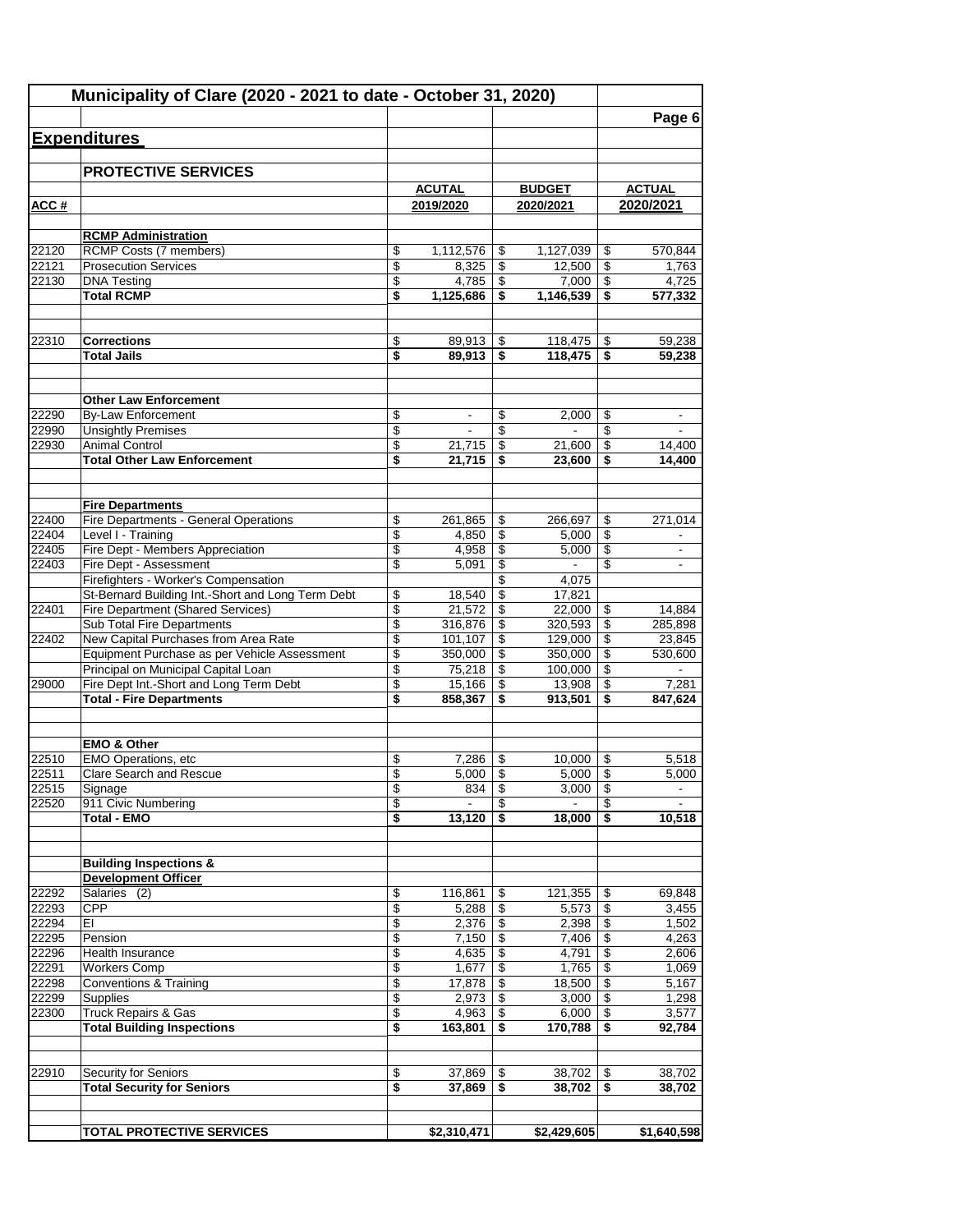|       | Municipality of Clare (2020 - 2021 to date - October 31, 2020) |                                      |               |                         |               |    |               |  |  |
|-------|----------------------------------------------------------------|--------------------------------------|---------------|-------------------------|---------------|----|---------------|--|--|
|       |                                                                |                                      |               |                         |               |    | Page 7        |  |  |
|       | <b>Expenditures</b>                                            |                                      |               |                         |               |    |               |  |  |
|       |                                                                |                                      |               |                         |               |    |               |  |  |
|       | <b>TRANSPORTATION SERVICES</b>                                 |                                      |               |                         |               |    |               |  |  |
|       |                                                                |                                      |               |                         |               |    |               |  |  |
|       |                                                                |                                      | <b>ACTUAL</b> |                         | <b>BUDGET</b> |    | <b>ACTUAL</b> |  |  |
| Acct# |                                                                |                                      | 2019/2020     |                         | 2020/2021     |    | 2020/2021     |  |  |
|       | <b>Public Transit</b>                                          |                                      |               |                         |               |    |               |  |  |
| 23500 | Transport de Clare                                             | \$                                   | 25,000        | \$                      | 25,000        | \$ | 25,000        |  |  |
|       | <b>Sub-Total</b>                                               | \$                                   | 25,000        | \$                      | 25,000        | \$ | 25,000        |  |  |
|       |                                                                |                                      |               |                         |               |    |               |  |  |
|       | <b>Sidewalks/Street Lights/Roads</b>                           |                                      |               |                         |               |    |               |  |  |
| 23230 | <b>Repairs to Sidewalks</b>                                    | \$                                   |               | \$                      | 1,500         | \$ | 40            |  |  |
| 23232 | Sidewalks - Snow Removal                                       | \$                                   | 43,911        | \$                      | 46,107        | \$ |               |  |  |
| 23234 | Private Road Maintenance (By-Law 34)                           |                                      |               | \$                      | 4,600         | \$ | 4,600         |  |  |
| 23250 | <b>Street Lights Area Rate</b>                                 | \$                                   | 19,529        | \$                      | 23,274        | \$ | 14,957        |  |  |
| 23240 | Roads/Beach Access                                             | \$                                   | 8,755         | \$                      | 2,000         |    |               |  |  |
| 23242 | Paving Manholes/Catch Basins                                   | \$                                   | 7,509         | \$                      |               |    |               |  |  |
|       | <b>Sub-Total</b>                                               | \$                                   | 79,704        | \$                      | 77,481        | \$ | 19,597        |  |  |
|       |                                                                |                                      |               |                         |               |    |               |  |  |
|       | <b>TOTAL TRANSP. SERVICES</b>                                  | $\overline{\boldsymbol{\mathsf{s}}}$ | 104,704       | \$                      | 102,481       | \$ | 44,597        |  |  |
|       |                                                                |                                      |               |                         |               |    |               |  |  |
|       |                                                                |                                      |               |                         |               |    |               |  |  |
|       |                                                                |                                      |               |                         |               |    |               |  |  |
|       | <b>DEBT CHARGES</b>                                            |                                      |               |                         |               |    |               |  |  |
| 28995 | Principal-CHC Loan (Yr.12of 20)                                | \$                                   | 125,000       | $\sqrt[6]{\frac{1}{2}}$ | 125,000       | \$ |               |  |  |
| 28995 | Principal - Fire Dept Loan (Yr 7 of 15)                        | \$                                   | 53,333        | \$                      | 53,333        | \$ | 53,333        |  |  |
| 28995 | Principal -St-Bernard Firehall Loan (Yr 2 of 20)               | \$                                   | 28,851        | \$                      | 28,851        | \$ |               |  |  |
|       | <b>TOTAL PRINCIPAL DEBT CHARGES</b>                            | \$                                   | 207,184       | \$                      | 207,184       | \$ | 53,333        |  |  |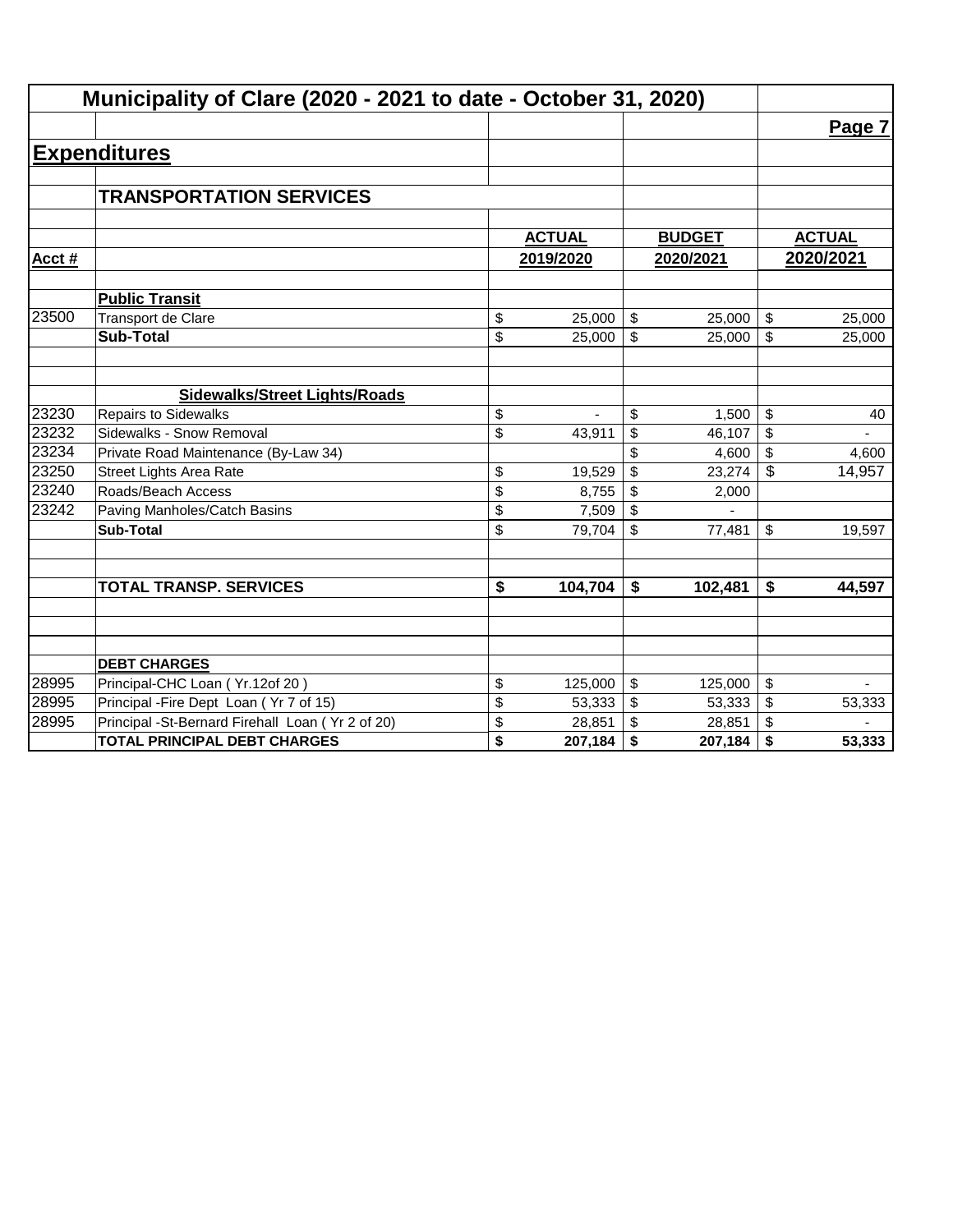|         |                                             |               |                                      |               |                            | Page 8               |
|---------|---------------------------------------------|---------------|--------------------------------------|---------------|----------------------------|----------------------|
|         | <b>Expenditures</b>                         |               |                                      |               |                            |                      |
|         |                                             |               |                                      |               |                            |                      |
|         |                                             | <b>ACTUAL</b> |                                      | <b>BUDGET</b> |                            | <b>ACTUAL</b>        |
| Acc $#$ | <b>ENVIRONMENTAL HEALTH SERVICES</b>        | 2019/2020     |                                      | 2020/2021     |                            | 2020/2021            |
|         | <b>Sewer - General Operations</b>           |               |                                      |               |                            |                      |
| 24200   | <b>Training and Conferences</b>             | \$<br>3,249   | \$                                   | 3,500         | \$                         | 1,303                |
| 24210   | Wages - 1FTE 1PTE                           | \$<br>80,446  | \$                                   | 81,796        | \$                         | 44,166               |
| 24216   | <b>CPP</b>                                  | \$<br>3,813   | \$                                   | 3,927         | \$                         | 2,142                |
| 24217   | EI                                          | \$<br>1,778   | \$                                   | 1,767         | \$                         | 977                  |
| 24218   | Pension Plan                                | \$<br>4,602   | \$                                   | 5,052         | \$                         | 2,910                |
| 24219   | Group Insurance                             | \$<br>2,769   | \$                                   | 2,948         | \$                         | 1,602                |
| 24222   | <b>Workers Comp</b>                         | \$<br>1,203   | \$                                   | 1,251         | \$                         | 676                  |
| 24221   | Truck Maintenance, & Gas                    | \$<br>8,603   | \$                                   | 7,750         | \$                         | 3,155                |
| 24223   | Public Works Garage (Belliveau Cove)        | \$<br>6,280   | \$                                   | 3,500         | \$                         | 1,341                |
| 24295   | Snow Removal (all locations)                | \$<br>1,722   | \$                                   | 3,000         | \$                         | 1,008                |
|         | <b>Sub-Total Sewer - General Operations</b> | \$<br>114,465 | \$                                   | 114,491       | S                          | 59,280               |
|         |                                             |               |                                      |               |                            |                      |
|         | <b>Sewage Treatment Plant Operations</b>    |               |                                      |               |                            |                      |
|         | Meteghan                                    |               |                                      |               |                            |                      |
| 24211   | Sewer Hydro                                 | \$<br>18,277  | \$                                   | 18,500        | $\boldsymbol{\mathsf{\$}}$ | 8,031                |
| 24212   | Supplies & Repairs                          | \$<br>18,203  | \$                                   | 18,350        | \$                         | 12,371               |
| 24214   | Testing                                     | \$<br>2,090   | \$                                   | 2,100         | $\sqrt[6]{\frac{1}{2}}$    | 857                  |
|         | <b>Sub-Total Meteghan</b>                   | \$<br>38,570  | \$                                   | 38,950        | \$                         | $\overline{2}$ 1,260 |
|         | <b>Sewage Treatment Plant Operations</b>    |               |                                      |               |                            |                      |
|         | <b>Church Point</b>                         |               |                                      |               |                            |                      |
| 24241   | Hydro                                       | \$<br>8,083   | \$                                   | 8,500         | $\sqrt[6]{\frac{1}{2}}$    | 4,560                |
| 24242   | Supplies & Repairs                          | \$<br>7,275   | \$                                   | 6,800         | \$                         | 4,822                |
| 24244   | Testing                                     | \$<br>2,090   | \$                                   | 2,100         | \$                         | 714                  |
|         | <b>Sub-Total Church Point</b>               | \$<br>17,448  | \$                                   | 17,400        | \$                         | 10,096               |
|         |                                             |               |                                      |               |                            |                      |
|         | <b>Belliveau Cove</b>                       |               |                                      |               |                            |                      |
| 24290   | Hydro                                       | \$<br>6,953   | \$                                   | 6,800         | \$                         | 3,929                |
| 24291   | Supplies & Repairs                          | \$<br>6,820   | $\sqrt[6]{\frac{1}{2}}$              | 10,900        | $\sqrt[6]{3}$              | 5,013                |
| 24292   | Testing                                     | \$<br>1,905   | $\$\$                                | 2,100         | \$                         | 1,000                |
|         | <b>Sub-Total Belliveau Cove</b>             | \$<br>15,678  | $\overline{\boldsymbol{\mathsf{s}}}$ | 19,800        | $\overline{\bullet}$       | 9,942                |
| 24201   | Insurance - Sewer Systems                   | \$<br>8,624   | \$                                   | 8,243         | \$                         | 8,243                |
|         | <b>Sub-Total Insurance</b>                  | \$<br>8,624   | $\overline{\boldsymbol{\mathsf{s}}}$ | 8,243         | $\overline{\bullet}$       | 8,243                |
|         |                                             |               |                                      |               |                            |                      |
|         | <b>TOTAL SEWER COSTS</b>                    | \$<br>194,785 | \$                                   | 198,884       | \$                         | 108,820              |
|         |                                             |               |                                      |               |                            |                      |
|         |                                             |               |                                      |               |                            |                      |
|         |                                             |               |                                      |               |                            |                      |
|         |                                             |               |                                      |               |                            |                      |
|         |                                             |               |                                      |               |                            |                      |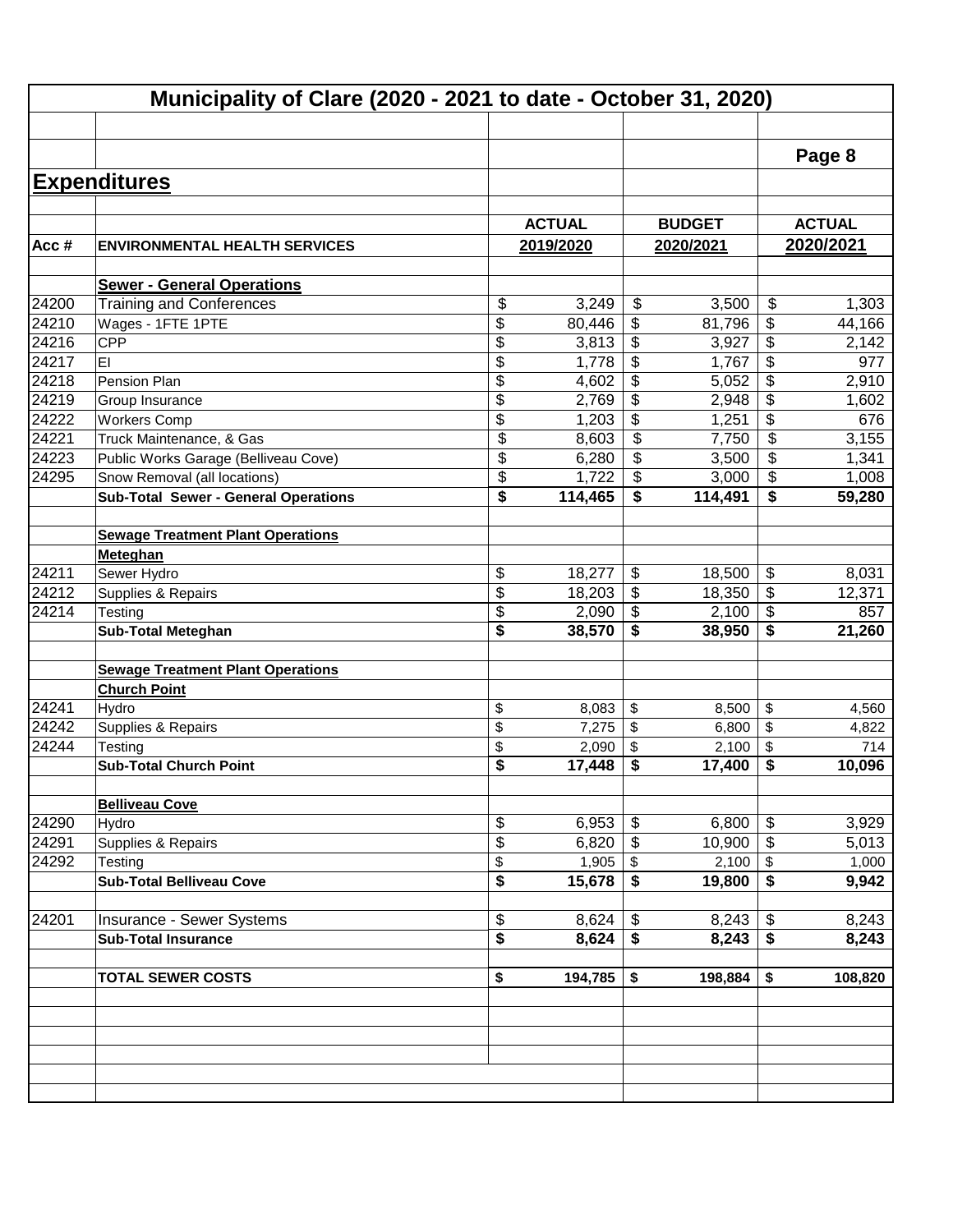|       | Municipality of Clare (2020 - 2021 to date - October 31, 2020) |                           |               |                           |               |                 |               |  |  |  |
|-------|----------------------------------------------------------------|---------------------------|---------------|---------------------------|---------------|-----------------|---------------|--|--|--|
|       |                                                                |                           |               |                           |               |                 | Page 9        |  |  |  |
|       | <b>ENVIRONMENTAL HEALTH SERVICES - CONT'D</b>                  |                           |               |                           |               |                 |               |  |  |  |
|       |                                                                |                           |               |                           |               |                 |               |  |  |  |
|       | <b>Expenditures</b>                                            |                           |               |                           |               |                 |               |  |  |  |
|       |                                                                |                           |               |                           |               |                 |               |  |  |  |
|       |                                                                |                           | <b>ACTUAL</b> |                           | <b>BUDGET</b> |                 | <b>ACTUAL</b> |  |  |  |
| Acc#  | <b>SOLID WASTE SERVICES</b>                                    |                           | 2019/2020     |                           | 2020/2021     |                 | 2020/2021     |  |  |  |
|       |                                                                |                           |               |                           |               |                 |               |  |  |  |
|       | <b>Garbage/Collection\Tipping Fees/Other</b>                   |                           |               |                           |               |                 |               |  |  |  |
| 24320 | Garbage & Waste Collections                                    | \$                        | 460,471       | $\boldsymbol{\mathsf{S}}$ | 483,499       | \$              | 277,125       |  |  |  |
| 24300 | <b>Transfer Station Operations</b>                             | $\overline{\$}$           | 58,012        | \$                        | 53,000        | \$              | 43,375        |  |  |  |
| 24301 | <b>Landfill Closure</b>                                        | $\overline{\$}$           | 30,204        | \$                        | 45,000        | $\overline{\$}$ | 21,029        |  |  |  |
| 24321 | Recycling - Tipping Fees (Blue Bags)                           | $\overline{\$}$           | 93,448        | \$                        | 104,000       | $\overline{\$}$ | 72,015        |  |  |  |
| 24322 | Organic Tipping Fees                                           | \$                        | 63,584        | \$                        | 73,000        | \$              | 41,432        |  |  |  |
| 24304 | Queens Tipping Fees (\$102.26)                                 | $\overline{\$}$           | 330,696       | $\overline{\mathcal{L}}$  | 363,456       | \$              | 203,062       |  |  |  |
| 24342 | Solid Waste Schedules, Green Carts, etc                        | \$                        | 11,934        | \$                        | 12,200        | \$              | 5,908         |  |  |  |
| 24340 | Landfill Wages (3)                                             | $\overline{\mathfrak{s}}$ | 138,330       | \$                        | 153,203       | \$              | 84,375        |  |  |  |
| 24343 | <b>CPP</b>                                                     | \$                        | 6,467         | \$                        | 7,308         | \$              | 4,071         |  |  |  |
| 24344 | EI                                                             | \$                        | 3,117         | \$                        | 3,390         | \$              | 1,869         |  |  |  |
| 24345 | Pension Plan                                                   | \$                        | 8,259         | \$                        | 8,981         | \$              | 5,083         |  |  |  |
| 24346 | <b>Health Insurance</b>                                        | $\overline{\$}$           | 1,470         | \$                        | 1,137         | \$              | 600           |  |  |  |
| 24347 | <b>Workers Comp</b>                                            | \$                        | 2,068         | \$                        | 2,344         | \$              | 1,291         |  |  |  |
| 24348 | Property Insurance                                             | \$                        | 3,013         | $\boldsymbol{\mathsf{S}}$ | 3,428         | \$              | 3,428         |  |  |  |
| 24341 | Waste Check (Administration)                                   | \$                        | 23,386        | \$                        | 24,014        | \$              | 17,540        |  |  |  |
| 24303 | Illegal Dump Clean-Up                                          | \$                        | 3,410         | \$                        | 4,500         | \$              | 240           |  |  |  |
| 23244 | Community Cleanup Program - (\$150/km)                         | \$                        | 9,334         | \$                        | 10,000        | \$              | 250           |  |  |  |
| 24349 | <b>Miscellaneous</b>                                           | \$                        |               |                           |               |                 |               |  |  |  |
|       | <b>Sub-Total Garbage</b>                                       | \$                        | 1,247,203     | \$                        | 1,352,460     | \$              | 782,690       |  |  |  |
|       |                                                                |                           |               |                           |               |                 |               |  |  |  |
|       | <b>Total Garbage/Recycling</b>                                 | \$                        | 1,247,203     | \$                        | 1,352,460     | \$              | 782,690       |  |  |  |
|       |                                                                |                           |               |                           |               |                 |               |  |  |  |
|       | <b>TOTAL ENVIRONMENTAL HEALTH</b>                              | \$                        | 1,441,988     | \$                        | 1,551,344     | \$              | 891,511       |  |  |  |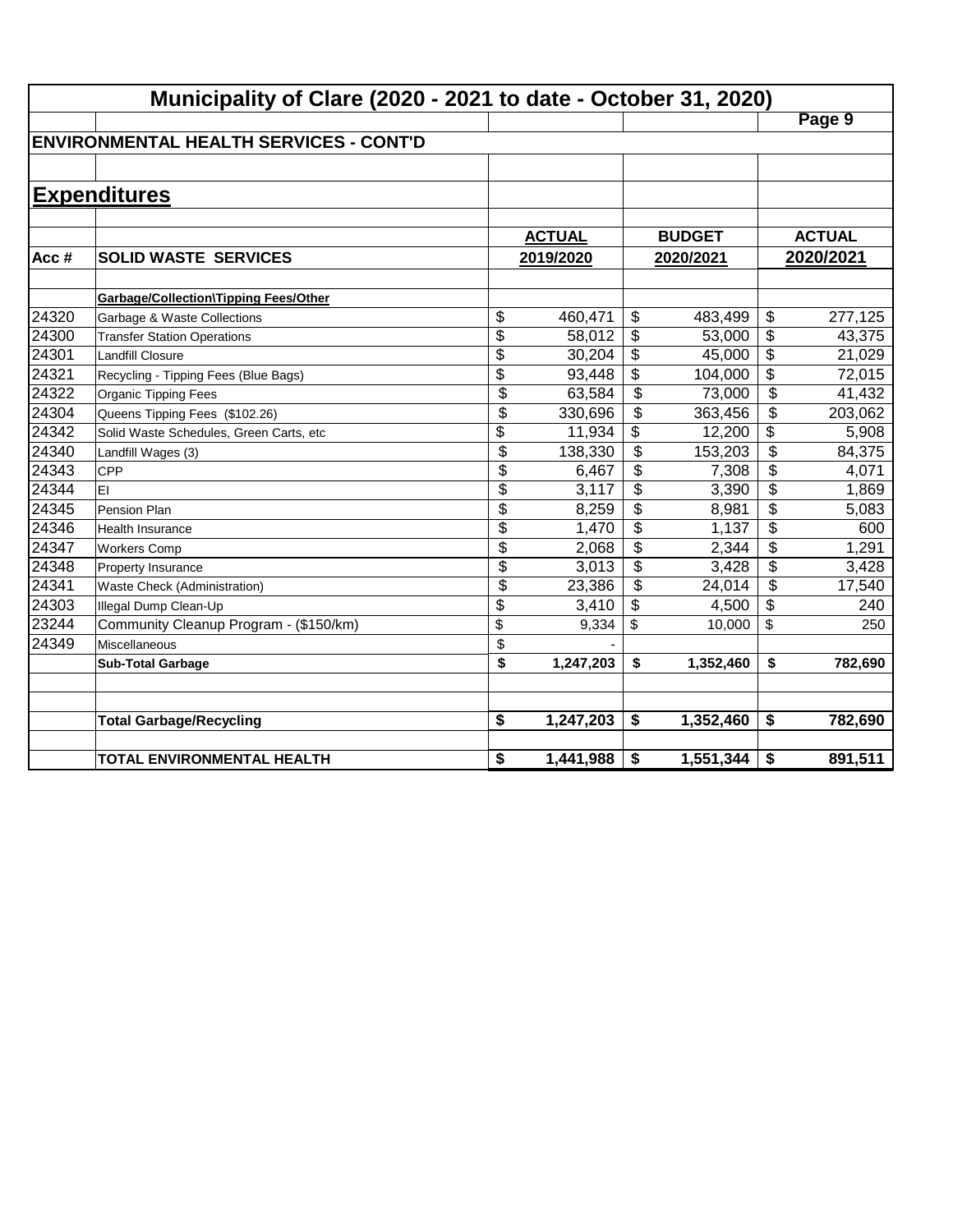| Municipality of Clare (2020 - 2021 to date - October 31, 2020) |                                                      |                 |               |               |                                  |               |
|----------------------------------------------------------------|------------------------------------------------------|-----------------|---------------|---------------|----------------------------------|---------------|
|                                                                |                                                      |                 |               |               |                                  | Page 10       |
|                                                                | <b>Expenditures</b>                                  |                 |               |               |                                  |               |
|                                                                |                                                      |                 |               |               |                                  |               |
|                                                                |                                                      |                 |               |               |                                  |               |
|                                                                |                                                      |                 | <b>ACTUAL</b> | <b>BUDGET</b> |                                  | <b>ACTUAL</b> |
| <b>ACC#</b>                                                    |                                                      |                 | 2019/2020     | 2020/2021     |                                  | 2020/2021     |
|                                                                | <b>Public Health Services</b>                        |                 |               |               |                                  |               |
|                                                                | <b>Clare Health Centre</b>                           |                 |               |               |                                  |               |
| 25500                                                          | Adm(Manager/Secretaries/Patient Attendants/Cleaners) | \$              | 309,634       | 369992        | \$                               | 194,364       |
| 25502                                                          | <b>CPP</b>                                           | \$              | 13,742        | 17524         | \$                               | 9,109         |
| 25503                                                          | EI                                                   | \$              | 6,716         | 7903          | \$                               | 4,299         |
| 25504                                                          | Pension                                              | \$              | 14,787        | 13803         | $\overline{\boldsymbol{\theta}}$ | 7,089         |
| 25505                                                          | Health Insurance                                     | \$              | 6,347         | 8990          | $\overline{\boldsymbol{\theta}}$ | 3,779         |
| 25522                                                          | <b>Workers Comp</b>                                  | \$              | 4,559         | 5569          | $\overline{\$}$                  | 2,974         |
| 25510                                                          | <b>Office Supplies</b>                               | $\overline{\$}$ | 7,980         | 8000          | $\overline{\mathcal{S}}$         | 6,008         |
| 25511                                                          | <b>Medical Supplies</b>                              | $\overline{\$}$ | 11,129        | 18000         | $\overline{\$}$                  | 14,877        |
| 25513                                                          | <b>MedAccess</b>                                     | \$              | 18,080        | 22632         | $\overline{\$}$                  | 13,202        |
| 25514                                                          | IT Support - 45%                                     | \$              | 263           | 21866         | \$                               | 12,319        |
| 25515                                                          | Travel/Training                                      | \$              | 2,417         | 3500          | \$                               | 953           |
| 25520                                                          | Cleaning Supplies (incl.strip & wax floors)          | $\overline{\$}$ | 4,963         | 7000          | \$                               | 5,752         |
| 25529                                                          | Telephone, Internet, Telehealth                      | \$              | 7,000         | 7000          | $\boldsymbol{\mathsf{S}}$        | 4,575         |
| 25530                                                          | Hydro                                                | $\overline{\$}$ | 23,737        | 26000         | $\boldsymbol{\mathsf{S}}$        | 11,826        |
| 25540                                                          | Sewer Services (7 units @ \$200.00 ea)               | \$              | 1,400         | 1400          | $\overline{\mathcal{S}}$         | 1,400         |
| 25560                                                          | Snow Removal/Mowing/Gardening                        | \$              | 5,001         | 5500          | $\overline{\mathcal{L}}$         | 1,050         |
| 25570                                                          | Maintenance and Repairs                              | \$              | 34,480        | 25000         | $\overline{\mathcal{L}}$         | 13,345        |
| 25525                                                          | <b>Small Equipment</b>                               | \$              | 7,427         | 4720          | \$                               | 8,680         |
| 25571                                                          | Property Insurance                                   | \$              | 5,148         | 5756          | $\sqrt{2}$                       | 5,756         |
| 25572                                                          | Misc. Purchases                                      | \$              | 1,482         | 3500          | $\sqrt{2}$                       | 1,505         |
|                                                                | <b>Sub-Total</b>                                     | \$              | 486,292       | 583655        | \$                               | 322,861       |
|                                                                | <b>New Recruitment</b>                               |                 |               |               |                                  |               |
| 25900                                                          | Doctor Recruitment & Incentive                       | \$              | 6,543         | 5000          | $\boldsymbol{\mathsf{S}}$        | 54,292        |
|                                                                | <b>Storage Building (Repairs)</b>                    | \$              |               |               |                                  |               |
|                                                                | Sub-Total                                            | \$              | 6,543         | $5000$ \$     |                                  | 54,292        |
|                                                                |                                                      |                 |               |               |                                  |               |
|                                                                | <b>Low Income Seniors Housing</b>                    |                 |               |               |                                  |               |
| 28233                                                          | Housing Commission - Operating deficit               | \$              | 38,841        | $38000$ \$    |                                  | 41,440        |
|                                                                | <b>Sub-Total</b>                                     | \$              | 38,841        | $38000$ \$    |                                  | 41,440        |
|                                                                |                                                      |                 |               |               |                                  |               |
|                                                                | <b>Sub Total - Public Health Services</b>            | \$              | 531,676       | $626655$ \$   |                                  | 418,593       |
|                                                                |                                                      |                 |               |               |                                  |               |
| 29000                                                          | Interest on Short & Long-Term Debt - CHC             | \$              | 37,963        | $34850$ \$    |                                  | 26,336        |
|                                                                | <b>Sub Total Interest - CHC</b>                      | \$              | 37,963        | $34850$ \$    |                                  | 26,336        |
|                                                                |                                                      |                 |               |               |                                  |               |
|                                                                | TOTAL PUBLIC HEALTH SERVICES                         |                 | \$569,639     | 661505        |                                  | \$444,929     |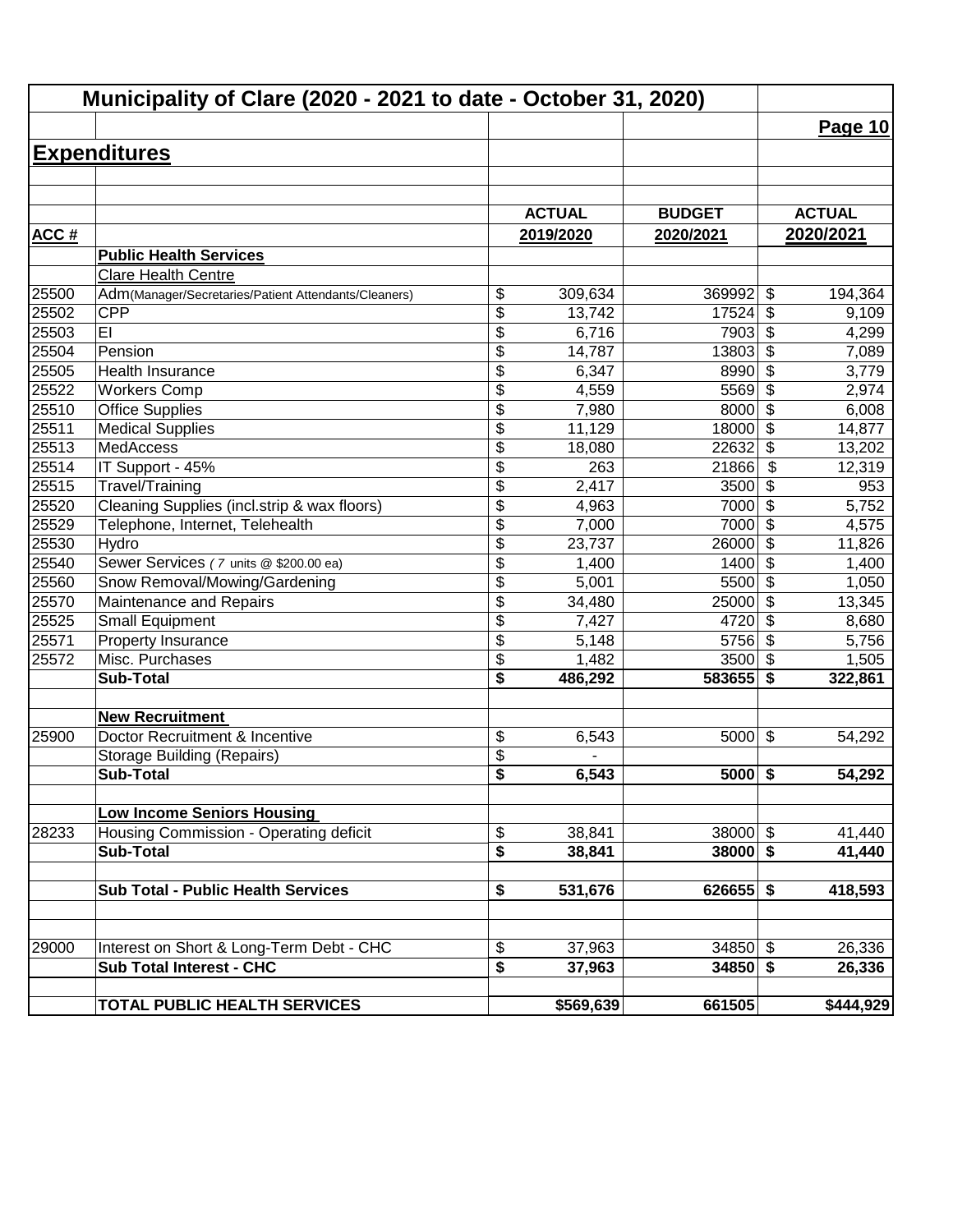| <b>Expenditures</b>                       |                                                                                                                                                                             |                             |                                                       |                                                              | Page 11                                                                                               |                                                                                               |
|-------------------------------------------|-----------------------------------------------------------------------------------------------------------------------------------------------------------------------------|-----------------------------|-------------------------------------------------------|--------------------------------------------------------------|-------------------------------------------------------------------------------------------------------|-----------------------------------------------------------------------------------------------|
| <b>ENVIRONMENTAL DEVELOPMENT SERVICES</b> |                                                                                                                                                                             |                             |                                                       |                                                              |                                                                                                       |                                                                                               |
|                                           |                                                                                                                                                                             |                             |                                                       |                                                              |                                                                                                       | <b>ACTUAL</b>                                                                                 |
|                                           |                                                                                                                                                                             |                             |                                                       |                                                              |                                                                                                       | 2020/2021                                                                                     |
|                                           |                                                                                                                                                                             |                             |                                                       |                                                              |                                                                                                       |                                                                                               |
|                                           |                                                                                                                                                                             |                             |                                                       |                                                              |                                                                                                       | 438                                                                                           |
|                                           |                                                                                                                                                                             |                             |                                                       |                                                              |                                                                                                       | 3,797                                                                                         |
|                                           |                                                                                                                                                                             |                             |                                                       |                                                              |                                                                                                       | 1,288                                                                                         |
| <b>Sub-Total</b>                          | $\overline{\$}$                                                                                                                                                             | 9,208                       | \$                                                    | 9,000                                                        | \$                                                                                                    | 5,523                                                                                         |
|                                           |                                                                                                                                                                             |                             |                                                       |                                                              |                                                                                                       |                                                                                               |
| Regional Enterprise Networks(WREN)        | \$                                                                                                                                                                          | 45,621                      | \$                                                    | 45,621                                                       | $\boldsymbol{\mathsf{\$}}$                                                                            | 45,621                                                                                        |
|                                           | $\overline{\boldsymbol{s}}$                                                                                                                                                 | 45,621                      | \$                                                    | 45,621                                                       | \$                                                                                                    | 45,621                                                                                        |
|                                           |                                                                                                                                                                             |                             |                                                       |                                                              |                                                                                                       |                                                                                               |
| TOTAL ENVIRONMENT DEVELOPMENT             | $\overline{\boldsymbol{\mathsf{s}}}$                                                                                                                                        | 54,829                      | \$                                                    | 54,621                                                       | \$                                                                                                    | 51,143                                                                                        |
|                                           |                                                                                                                                                                             |                             |                                                       |                                                              |                                                                                                       |                                                                                               |
|                                           |                                                                                                                                                                             |                             |                                                       |                                                              |                                                                                                       |                                                                                               |
|                                           |                                                                                                                                                                             |                             |                                                       |                                                              |                                                                                                       |                                                                                               |
|                                           |                                                                                                                                                                             |                             |                                                       |                                                              |                                                                                                       |                                                                                               |
|                                           |                                                                                                                                                                             |                             |                                                       |                                                              |                                                                                                       |                                                                                               |
|                                           |                                                                                                                                                                             |                             |                                                       |                                                              |                                                                                                       |                                                                                               |
|                                           | <b>Environmental Planning &amp; Zoning</b><br>Planning (meetings, etc)<br><b>Sub-Division Regulations</b><br><b>By-law Review</b><br><b>Environmental Development Serv.</b> | \$<br>$\overline{\$}$<br>\$ | <b>ACTUAL</b><br>2019/2020<br>2,844<br>3,765<br>2,599 | $\boldsymbol{\mathsf{\$}}$<br>$\overline{\mathcal{L}}$<br>\$ | Municipality of Clare (2020 - 2021 to date - October 31, 2020)<br><b>BUDGET</b><br>2020/2021<br>2,000 | $\boldsymbol{\mathsf{\$}}$<br>$\overline{\$}$<br>2,000<br>5,000<br>$\boldsymbol{\mathsf{\$}}$ |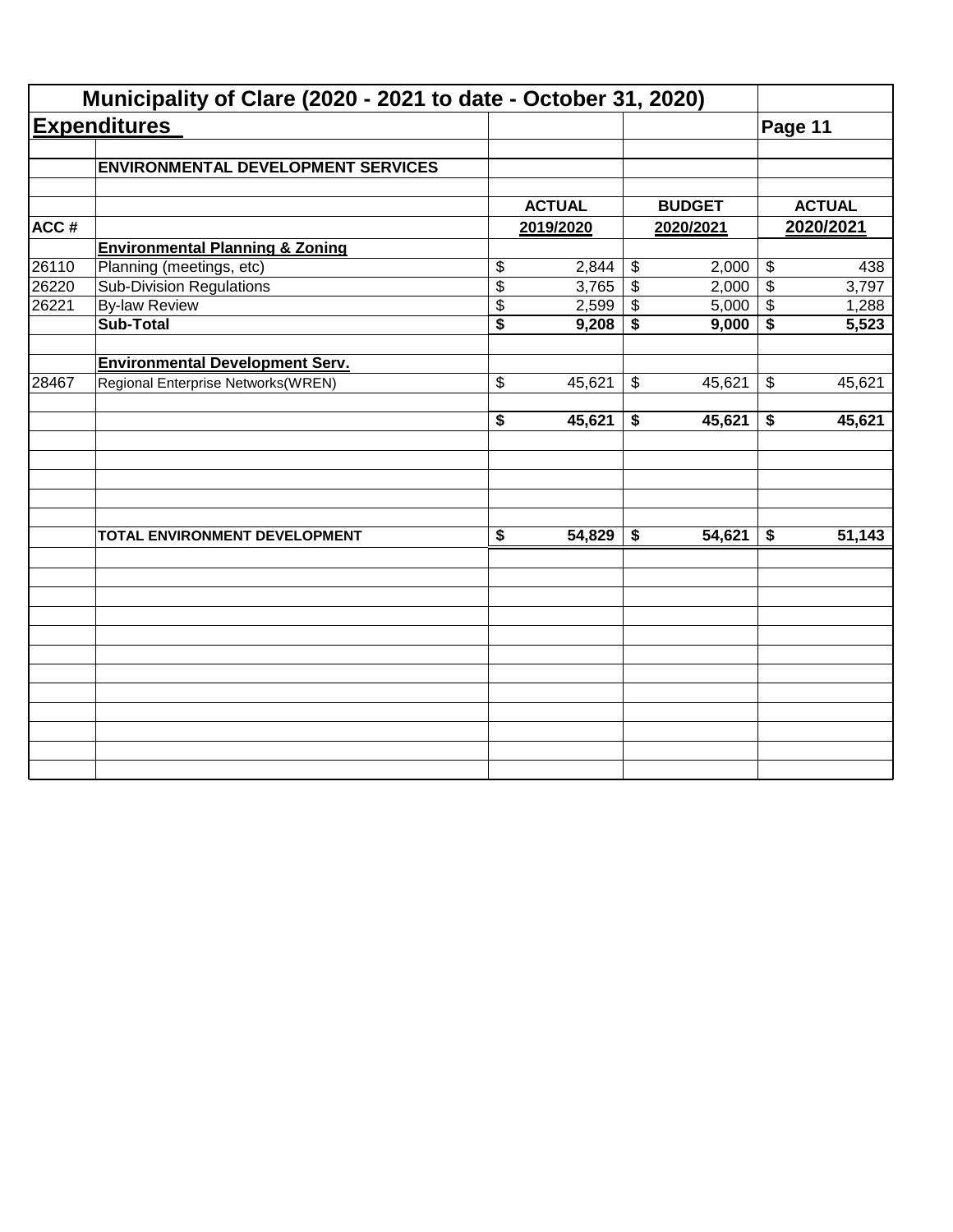|       | Municipality of Clare (2020 - 2021 to date - October 31, 2020) |                    |                 |                          |                          |                           |
|-------|----------------------------------------------------------------|--------------------|-----------------|--------------------------|--------------------------|---------------------------|
|       | <b>Expenditures</b>                                            |                    |                 |                          |                          | Page 12                   |
|       |                                                                |                    |                 |                          |                          |                           |
|       | <b>RECREATION &amp; CULTURAL SERVICES</b>                      |                    |                 |                          |                          |                           |
|       |                                                                | <b>ACTUAL</b>      |                 | <b>BUDGET</b>            |                          | <b>ACTUAL</b>             |
|       |                                                                | 2019/2020          |                 | 2020/2021                |                          | 2020/2021                 |
|       | <b>COMMUNITY DEVELOPMENT</b>                                   |                    |                 |                          |                          |                           |
|       | Economic Development                                           |                    |                 |                          |                          |                           |
|       | Tourism                                                        | \$<br>212,465      | \$              | 282,728                  | \$                       | $\overline{131,100}$      |
|       | Recreation                                                     | \$<br>208,935      | \$              | 204,779                  |                          | 102,573                   |
|       | Building<br><b>Community Development Admin</b>                 | \$<br>170,864      | S               | 215,025                  | \$                       | 119,028                   |
| 26290 | - GranFondo Registration                                       | \$<br>33,180       | \$              | 35,500                   | \$                       |                           |
| 26291 | - GranFondo Logistics                                          | \$<br>21,530       | \$              | 23,900                   | \$                       |                           |
| 26292 | - GranFondo Administration                                     | \$<br>8,116        | \$              | 7,500                    | \$                       | 2,036                     |
| 26293 | - GranFondo Hospitality                                        | \$<br>38,618       | \$              | 41,350                   | \$                       |                           |
| 26294 | - GranFondo Safety                                             | \$<br>10,315       | \$              | 11,000                   | \$                       | $\overline{\phantom{a}}$  |
| 26295 | - GranFondo Volunteer                                          | \$<br>5,366        | \$              | 6,550                    | \$                       |                           |
| 26296 | - GranFondo Marketing                                          | \$<br>23,903       | \$              | 25,000                   | \$                       | 4,109                     |
| 26297 | - GranFondo Learn to Fondo                                     | \$<br>534          | \$              | 1,200                    | \$                       | $\blacksquare$            |
|       | GranFondo Total                                                | \$<br>141,562      | \$              | 152,000                  | \$                       | 6,146                     |
| 26000 | - CMA 2024                                                     | 19,926             |                 | 50,000                   | \$                       | $\blacksquare$<br>100,000 |
|       | Communauté accueillante                                        |                    |                 | 102,000                  |                          | 8,300                     |
|       |                                                                | \$<br>753,752      | \$              | 1,006,532                | S                        | 467,147                   |
|       |                                                                |                    |                 |                          |                          |                           |
|       |                                                                |                    |                 |                          |                          |                           |
|       | <b>Building &amp; Facilities</b>                               |                    |                 |                          |                          |                           |
| 27250 | Meteghan Library - Janitorial                                  | \$<br>5,533        | \$              | 6,200                    | \$                       | 1,547                     |
| 27253 | Meteghan Library Branch                                        | \$<br>24,865       | \$              | 16,000                   | \$                       | 5,260                     |
| 27254 | Extra Hours per week (Library Branch)                          | \$<br>2,295        | \$              | 2,300                    | \$                       | $\blacksquare$            |
| 28472 | Western Regional Library                                       | \$<br>53,377       | \$              | 53,377                   | \$                       | 40,033                    |
| 27180 | <b>Wentworth Lake Park</b>                                     | \$<br>46           | \$              | $\overline{\phantom{a}}$ | \$                       | 839                       |
| 27179 | Belliveau Cove Dev./Wharf/Insurance                            | \$<br>16,127       | \$              | 17,108                   | \$                       | 13,786                    |
| 27255 | Hub Culturel/Cultural Hub/CIFA Building                        | \$<br>20,424       | \$              | 11,000                   | $\mathsf{\$}$            | 10,021                    |
| 27256 | <b>Havelock Community Centre</b>                               | \$<br>2,486        | \$              | 2,500                    | \$                       | 2,755                     |
| 27257 | Meteghan Park                                                  | \$<br>3,677        | \$              | 4,200                    | \$                       | 2,450                     |
| 27258 | Ground Search & Rescue Building                                | \$<br>2,409        | \$              | 2,793                    | \$                       | 1,310                     |
| 27259 | Eco Park - Insurance                                           | \$<br>10,211       | \$              | 11,279                   | \$                       | 11,279                    |
| 27260 | Eco Park - Operations (hydro, etc)                             | \$<br>33,943       | \$              | 10,000                   | \$                       | 19,806                    |
| 27270 | Clare Veteran Centre (General Operations)                      | \$<br>28,339       | \$              | 30,000                   | \$                       | 5,090                     |
| 27271 | Clare Veteran Centre ( Insurance )                             | \$<br>8,160        | \$              | 9.134                    | \$                       | 9.134                     |
| 27279 | Écoles JMGay & St-Albert                                       | \$<br>7,310        | \$              | $\blacksquare$           |                          |                           |
| 28700 | Tent / Trailer Rental                                          | \$<br>7,199        | $\overline{\$}$ | 7,000                    | $\overline{\mathcal{S}}$ | 201                       |
|       | <b>Total Building &amp; Facilities</b>                         | \$<br>226,401      | \$              | 182,891                  | \$                       | 123,511                   |
|       |                                                                |                    |                 |                          |                          |                           |
|       | <b>Cultural Services</b>                                       |                    |                 |                          |                          |                           |
| 27290 | Societe Historique (Point a Major Insurance)                   | \$<br>823          | \$              | 850                      | \$                       | 850                       |
| 27900 | Contribution to Festival Acadien                               | \$<br>20,000       | \$              | 20,000                   | \$                       | 20,000                    |
|       | Productions le Moulin                                          | \$<br>1,000        | \$              | 1,000                    |                          |                           |
|       | New France - Electric City                                     | \$<br>5,000        | \$              | $\sim$                   |                          |                           |
|       | Société édifice Ste-Marie de la Pointe                         | \$<br>10,000       | \$              | $\overline{\phantom{a}}$ |                          |                           |
|       | Centre acadien - Historic NS                                   | \$<br>7,897        | \$              | $\sim$                   |                          |                           |
|       | <b>Clare Curling Association</b>                               |                    | \$              | 500                      |                          |                           |
|       | <b>Council Commitment to Special Projects</b>                  |                    |                 |                          |                          |                           |
|       | - Gran Fondo                                                   | \$                 | \$              |                          | \$                       | ۰                         |
|       | <b>Total Cultural Services</b>                                 | \$<br>44,720       | \$              | 22,350                   | \$                       | 20,850                    |
|       | Other                                                          |                    |                 |                          |                          |                           |
| 27295 | Université Ste-Anne                                            | \$<br>50,000       | \$              |                          | \$                       |                           |
|       | Yarmouth Hospital Foundation                                   | \$<br>$5,000$ \ \$ |                 | 5,000                    | \$                       | 5,000                     |
|       | Total Other                                                    | \$<br>55,000       | \$              | 5,000                    | S                        | 5,000                     |
|       |                                                                |                    |                 |                          |                          |                           |
|       |                                                                |                    |                 |                          |                          |                           |
|       | TOTAL COMMUNITY DEVELOPMENT AND CULTURAL SERVICES              | \$<br>1,079,873    | -\$             | 1,216,773                | \$                       | 616,508                   |
|       |                                                                |                    |                 |                          |                          |                           |